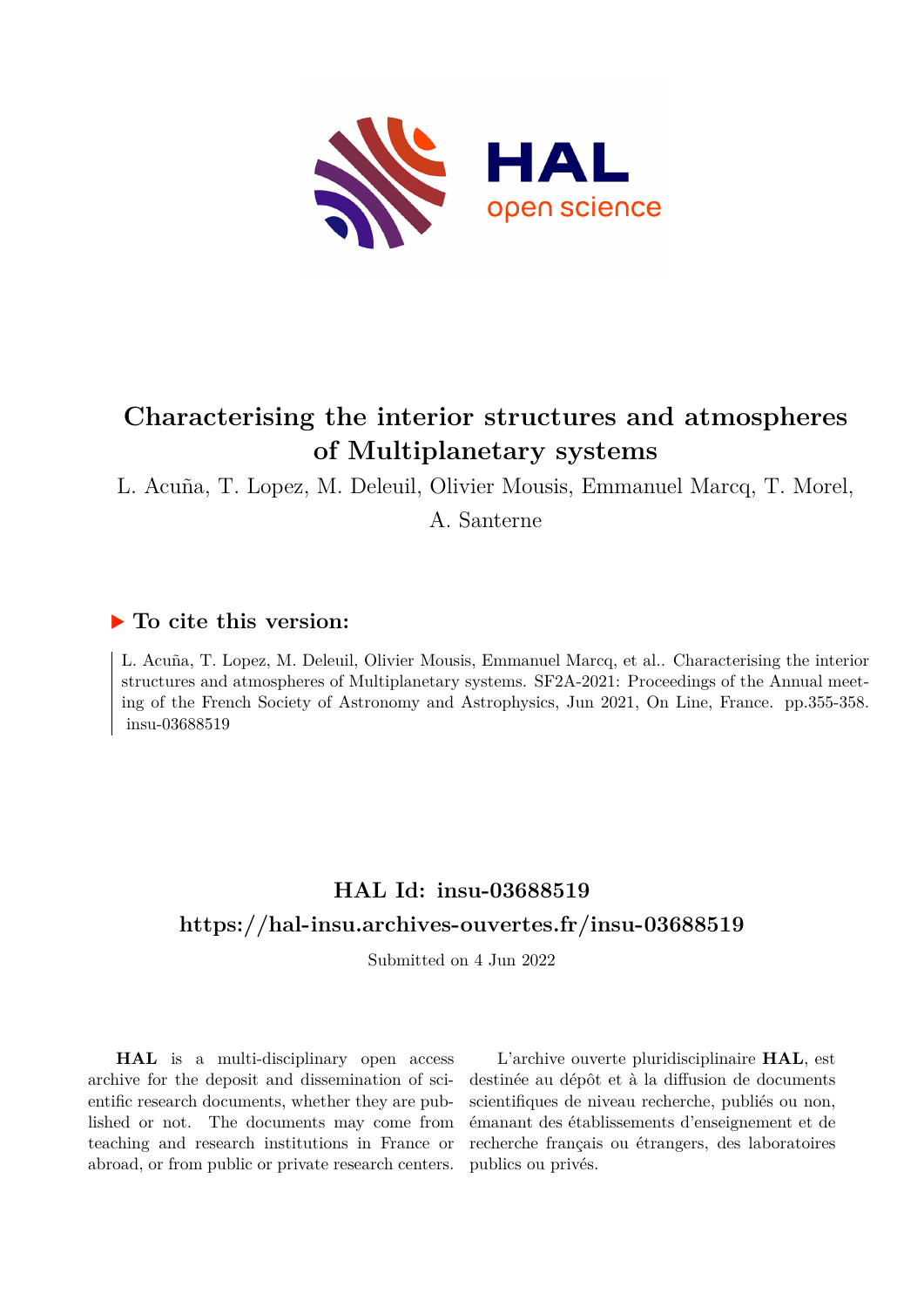A. Siebert, K. Baillié, E. Lagadec, N. Lagarde, J. Malzac, J.-B. Marquette, M. N'Diaye, J. Richard, O. Venot (eds)

### CHARACTERISING THE INTERIOR STRUCTURES AND ATMOSPHERES OF MULTIPLANETARY SYSTEMS

L. Acuña<sup>1</sup>, T. Lopez<sup>1</sup>, M. Deleuil<sup>1</sup>, O. Mousis<sup>1</sup>, E. Marcq<sup>2</sup>, T. Morel<sup>3</sup> and A. Santerne<sup>1</sup>

Abstract. The modelling of the internal structures of super-Earths and sub-Neptunes gives a valuable insight into their formation history and possible atmospheres. We present a planet model where the interior is coupled with the atmosphere within a Bayesian retrieval scheme. We take into account water in all its possible phases, including steam and supercritical phases, which is necessary for systems with a wide range of stellar irradiations. Our interior-atmosphere model calculates the compositional and atmospheric parameters, such as Fe and water content, surface pressures, scale heights and albedos. We analyse the multiplanetary systems K2-138 and TRAPPIST-1. From their individual composition, we derive a global increasing trend on the water content with increasing distance from the star in the inner region of the systems, while the planets in the outer region present a constant water mass fraction. This trend reveals the possible effects of migration, formation location and atmospheric mass loss during their formation history.

Keywords: Planets and satellites: interiors, Planets and satellites: composition, Planets and satellites: atmospheres, Planets and satellites: individual: K2-138, Stars: activity.

#### 1 Introduction

Multiplanetary systems show a diversity in the composition of their planets, ranging from rocky super-Earths to volatile-rich sub-Neptunes. This variety in composition makes multiplanetary systems environments that are interesting for testing theories on planet formation and evolution. Two examples of multiplanetary systems of low-mass planets (M  $\alpha$  20  $M_{\oplus}$ ) with different densities are TRAPPIST-1 (Gillon et al. 2016; Agol et al. 2021) and K2-138 (Christiansen et al. 2018; Lopez et al. 2019). In this work we present a homogeneous interior-atmosphere analysis of the planets in these two systems to unveil their compositional trends. We also discuss how interior structure and composition studies of low-mass planets can be impacted by stellar activity.

#### 2 Interior-atmosphere analysis

#### 2.1 Interior model

The interior structure model is initially presented in Brugger et al. (2016) and Brugger et al. (2017). It is a one-dimensional model that takes as input the total planetary mass, two compositional parameters and the surface pressure and temperature. The two compositional parameters are the core mass fraction (CMF) and water mass fraction (WMF), which are the mass of the core and the water layer, respectively, divided by the total mass of the planet. Along the one-dimensional grid, which represents the radius, we calculate the pressure  $P(r)$ , gravity  $g(r)$ , temperature  $T(r)$  and density  $\rho(r)$ . We finally obtain as output the total planetary radius and the Fe/Si mole ratio.

The planet is stratified in three main layers: a Fe-rich core, a Si-dominated mantle and a water layer. Depending on the water phase, we use a different equation of state (EOS) that is valid under the pressure and temperature conditions of that phase. Brugger et al. (2016) and Brugger et al. (2017) implemented liquid and

<sup>1</sup> Aix Marseille Univ, CNRS, CNES, LAM, Marseille, France

<sup>&</sup>lt;sup>2</sup> LATMOS/CNRS/Sorbonne Université/UVSQ, 11 boulevard d'Alembert, Guyancourt, F-78280, France

 $3$  Space sciences, Technologies and Astrophysics Research (STAR) Institute, Université de Liège, Quartier Agora, Allée du 6 Août 19c, Bât. B5C, B4000-Liège, Belgium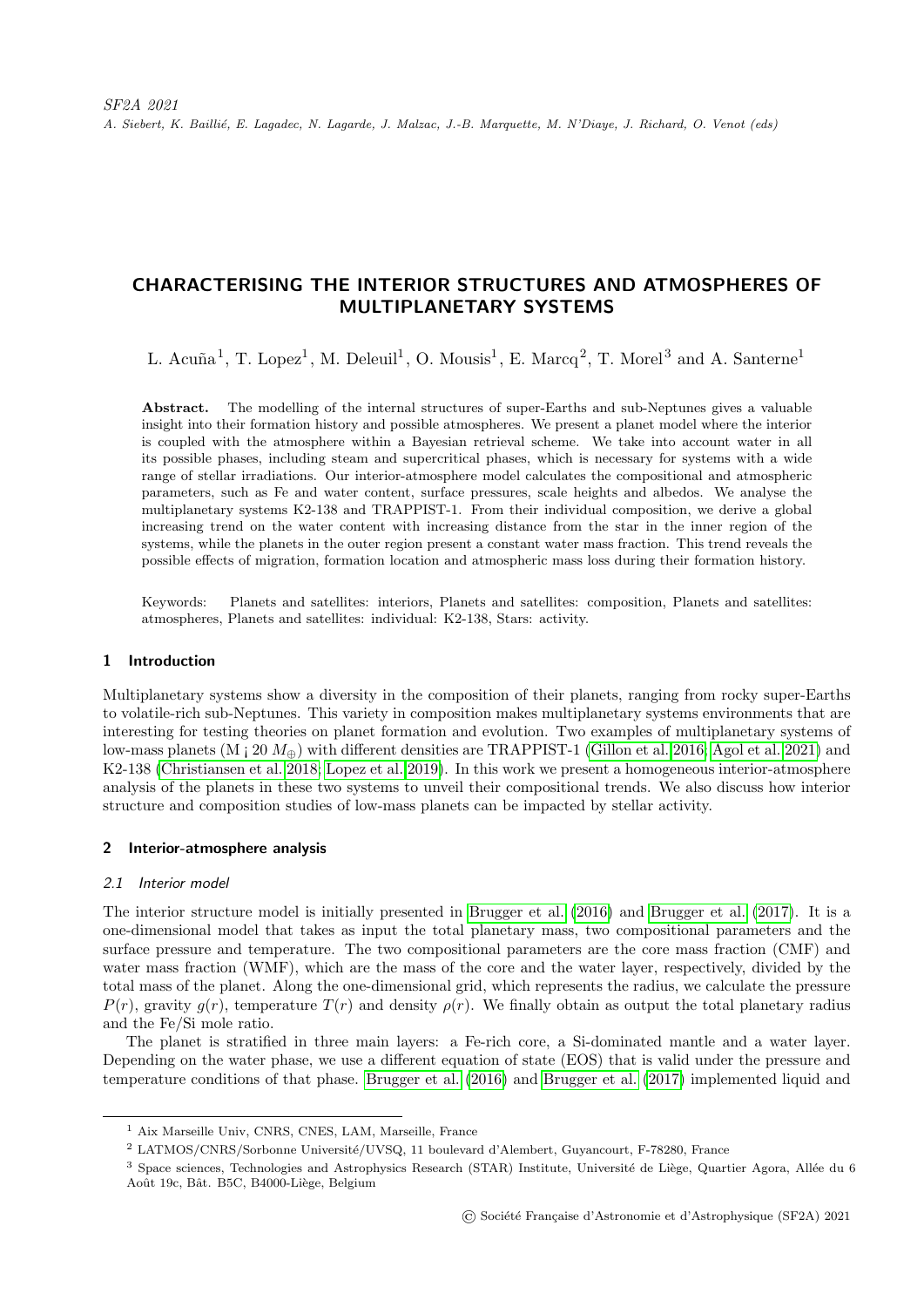ice phases, which are valid for temperate planets. Nonetheless, many of the planets in multiplanetary systems are highly irradiated, having surface conditions that do not allow for the formation of liquid and ice phases. Therefore we update our interior structure model to include the supercritical phase (Mousis et al. 2020). We use an EOS that is valid for high-pressure, high-temperature conditions in supercritical phase from Mazevet et al. (2019).

In addition, we couple the interior with the atmosphere self-consistently. We use a one-dimensional, kcorrelated model, described in Marcq (2012) and Marcq et al. (2017). The interface between the atmosphere and the interior, which is either the supercritical layer or the mantle, is situated at  $P = 300$  bar. The atmospheric model calculates the thickness of the atmosphere, which contributes significantly to the total radius, with an EOS that is valid for water vapour conditions. Furthermore, the atmospheric model also obtains the outgoing longwave radiation (OLR) and Bond albedo, which enable us to estimate the temperature at the bottom of the atmosphere assuming radiative-convective equilibrium. The temperature at the bottom of the atmosphere is the input boundary condition for the interior. We developed an algorithm to couple self-consistently the interior and the atmosphere, described in Acuña et al. (2021). This implementation of the supercritical interior and atmosphere allows us to obtain smooth pressure-temperature profiles of the water layer (Fig. 1).



Fig. 1. Pressure-temperature profiles of the water layer for our interior-atmosphere model for highly irradiated planets. The two profiles correspond to two hypothetical planets with  $M = 15 M_{\oplus}$  and 100% water composition for two different equilibrium temperatures. Green and magenta dashed-dotted boxes indicate the validity ranges of the supercritical EOS from Mazevet et al. (2019).

#### 2.2 Observational parameters

We use a Bayesian MCMC scheme, described in Dorn et al. (2015) and Acuña et al. (2021), to obtain the non-observable parameters (CMF and WMF) and their uncertainties, while having as input the observables, which are the planetary mass and radius, and the Fe/Si mole ratio. The latter is estimated with the host stellar abundances, as defined in Sotin et al. (2007) and Brugger et al. (2017). For K2-138, we perform our own spectroscopic analysis to obtain refined planetary masses, stellar parameters and abundances (Acuña et al. in prep). In the case of TRAPPIST-1, we employ masses and radii reported in Agol et al. (2021) and the Fe/Si mole ratio estimated by Unterborn et al. (2018),  $Fe/Si = 0.76 \pm 0.12$ . This estimate is obtained by selecting a sample of stars with similar metallicity to TRAPPIST-1 and available Fe and Si abundances.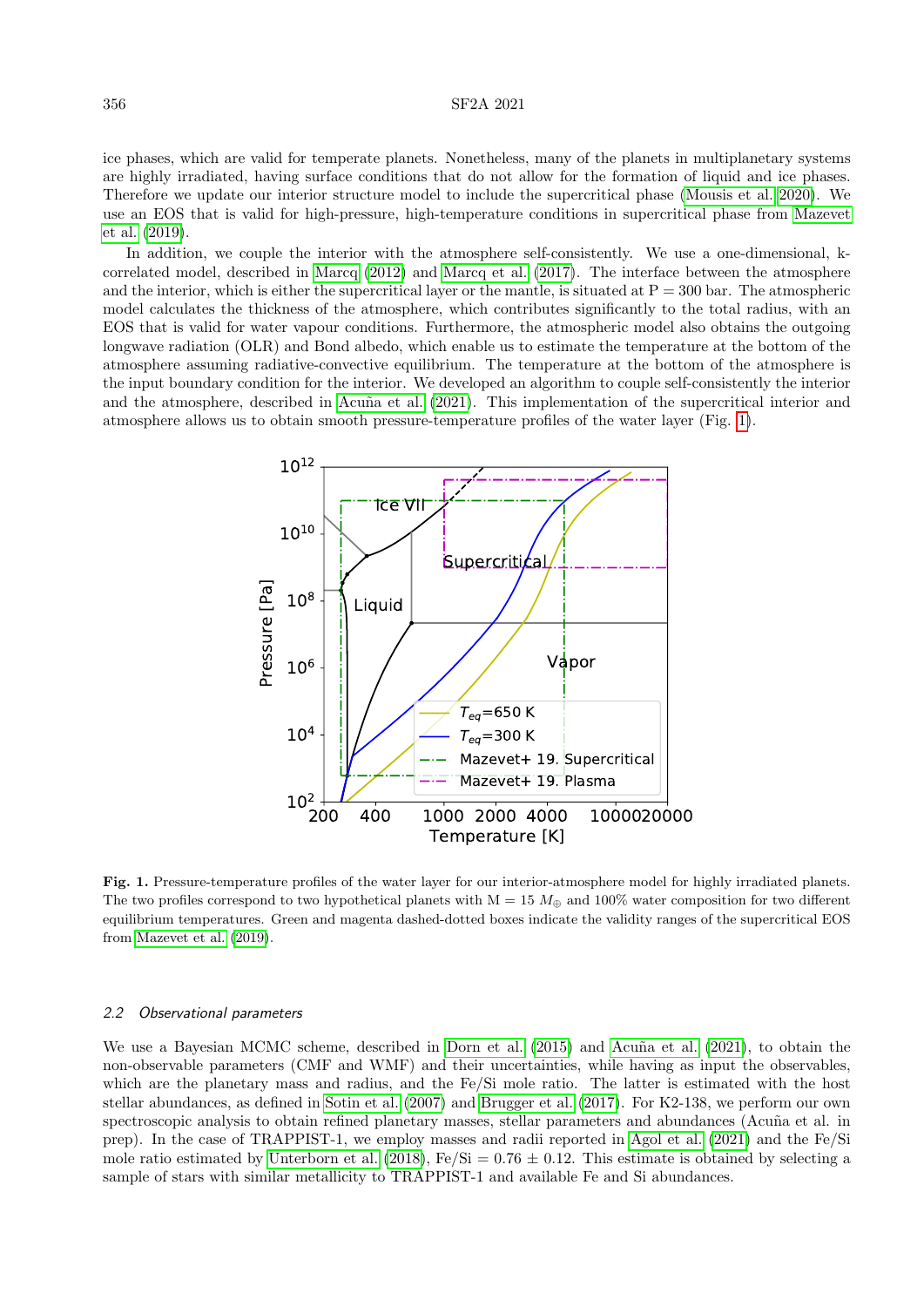#### 3 Results

We observe that the WMF trend in K2-138 consists of an increasing gradient with increasing distance from the star (or incident flux) for the three inner planets, whereas the three outer planets have a constant WMF (a plateau). In addition, the outermost planet, K2-138 g, has a radius that is significantly larger than the radius we obtain with our interior-atmosphere modelling, assuming 100% water atmosphere. This indicates that the atmosphere of K2-138 g is composed of species that are more volatile than water, and therefore produce a more extended atmosphere than a water-dominated one. These species are H and He, which means that they have survived atmospheric loss due to XUV photoevaporation, while for the other planets in the K2-138 this is not the case. This WMF trend is also seen in TRAPPIST-1 (Fig. 2), where planets b to e have increasing WMF and planets f to g have a constant WMF of 15% approximately. TRAPPIST-1 d seems to be the exception to this trend. However, in Acuña et al. (2021) we discuss that this could be due to assuming that the water layer in TRAPPIST-1 d is in liquid phase. If  $CO<sub>2</sub>$  is mixed with water vapour in the atmosphere, this would not allow the presence of liquid water in TRAPPIST-1 d. Since the density of water vapour is lower than liquid water, a lower WMF is needed to account for the total density of the planet. This shifts downwards the position of TRAPPIST-1 d in Fig. 2, placing it between that of TRAPPIST-1 c and e (Acuña et al. 2021; Turbet et al. 2020)



Fig. 2. WMF trend as a function of normalised incident flux for K2-138 and TRAPPIST-1. The incident flux is normalised with the flux of the innermost planet in each planetary system.

#### 4 Discussion

The uncertainty in radius due to stellar activity for a Jupiter-size planet is 3% (Czesla et al. 2009), which translates into a larger uncertainty in the case of small planets. The uncertainty in radius necessary to distinguish a super-Earth from a sub-Neptune is 10% for planets with M  $\chi$  10  $M_{\oplus}$ , 5% for masses between 5 and 10  $M_{\oplus}$ , and less than 5% for planets less massive than 5  $M_{\oplus}$  (Wagner et al. 2011). Therefore, we need accurate stellar activity modelling to obtain radii within these uncertainties, especially for Earth-size planets. This requires observations of several stellar rotations and models for stellar granulation, star spots and faculae.

An example of the importance of modelling stellar activity is TRAPPIST-1. Interior structure models present a degeneracy between the composition of their volatile layer and the total mass of this layer. Transmission spectroscopy, which is affected by stellar activity, can break this degeneracy by revealing the chemical species in the atmosphere. In the case of TRAPPIST-1, Ducrot et al. (2018) used a photosphere and a low contribution of stellar spots at high temperature to model the stellar contamination in the transmission spectra. This